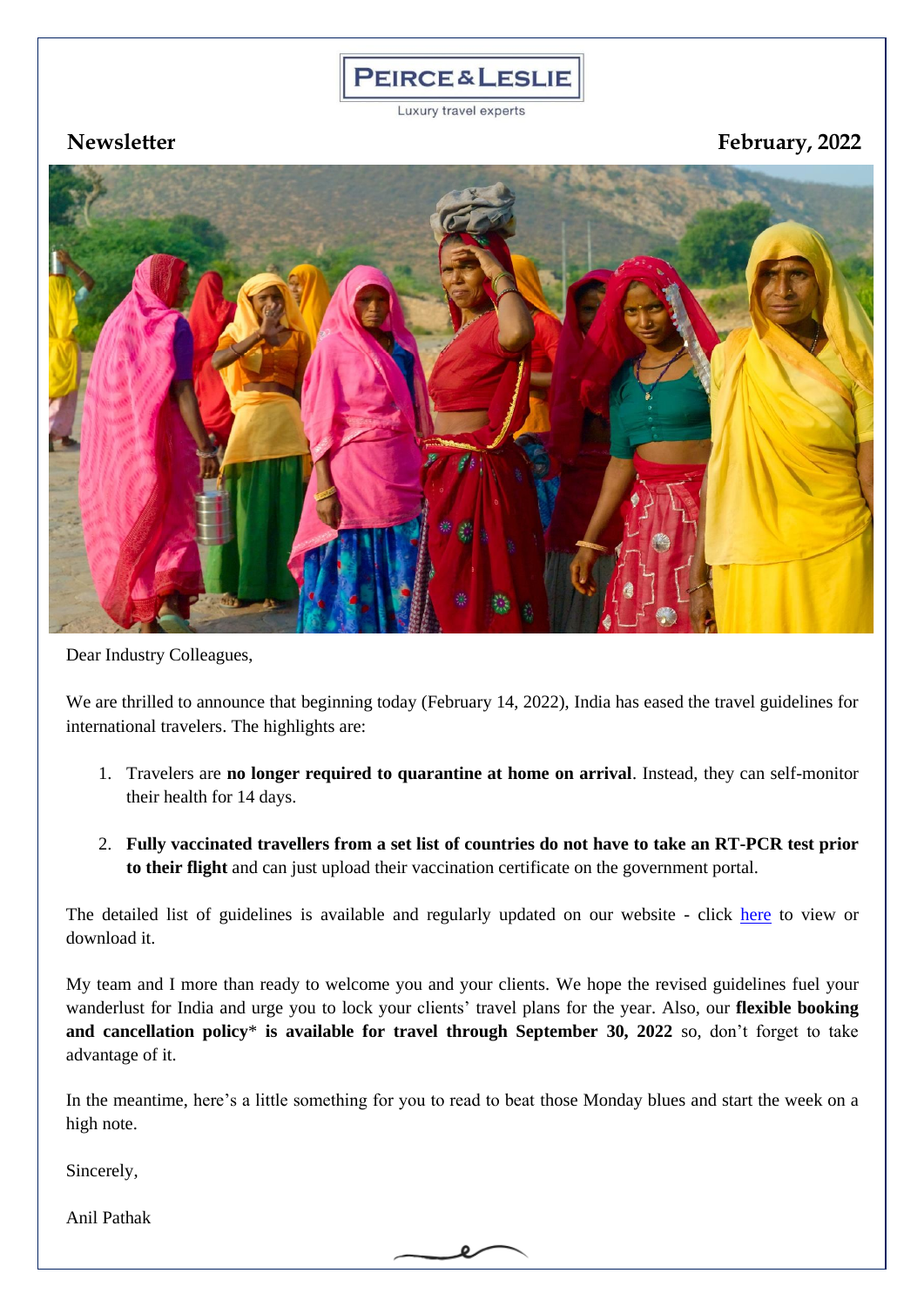

**Discovering wildlife, an ancient ghost town, remote villages and hidden stories with Aman in Rajasthan**

As things quietened in the fourth quarter of 2021, I decided to take a break with my wife (after several months of both of us working from home, you could say I am a glutton for punishment – hopefully, she does not get to read this newsletter!). We knew we wanted to go a little off-the-beaten-track and decided to visit the Aman properties in **Ranthambore** and **Ajabgarh**.

## **Aman-i-Khas**

It's a short flight from Mumbai to Jaipur and then a rather agreeable three-and-a-half-hour drive to the **Aman-i-khas** at Ranthambore. Upon entering the resort, we were welcomed with an interesting rose lemonade, made from fresh rose petals grown in Aman's adjoining organic farm.

The Aman camp is located at the edge of the Ranthambore park with an inventory of 10 splendid tents that take glamping to another level altogether. With vaulted canopied ceilings, a lounging area separate from the bedroom, a verandah to just sit and contemplate and a vanity space, the accommodations are spectacular.

Ranthambore is famous for its wildlife safaris, but you could be forgiven for just wanting to explore the Aman camp. There's something for everybody – explore the organic farm, take a treatment in the spa, sit and leaf through your book in the quiet of the jungle, or even get the barber to give you a traditional straight-razor shave under an old tree by the pool!



We did manage to tear ourselves away from the camp and went on three game drives. I am not normally an early starter, but Aman knows how to make the drives as comfortable as possible. The early morning drives in an open jeep can be chilly, but we were handed woolen ponchos, hot water bottles and blankets for our feet as we headed for the park with Pankaj (our naturalist) and Jitendra (our driver). Tiger sightings at Ranthambore have been spectacular and several. We were fortunate enough to track Noori, a tigress that had recently given birth. She put on quite the show for us – from marking her territory and rolling in the grass to making a half-hearted attempt at chasing a young sambhar. But, as Pankaj showed us, there is so much more to Ranthambore – spectacular fauna, birds of various hues (Pankaj knew all the names), a variety of smaller deer and of course, as we stopped for a picnic breakfast, well camouflaged mugger crocodiles sunning themselves on the edge of a watering hole!

The food at the Aman is incredible. The menu exists in name only. The staff will be happy to put together a meal of your choosing. We spent a lovely evening with Anand Shekhawat, who is the head honcho for Aman's India properties. He is quite the raconteur and regaled us with stories of the area and the wildlife. We also had some superb picnics, including breakfast on the ramparts of the Ranthambore Fort and tea and sandwiches while watching the sun go down from a nearby hill. However, the highlight has to be an al-fresco breakfast of local stuffed flatbreads, and vegetables in a guava orchard.